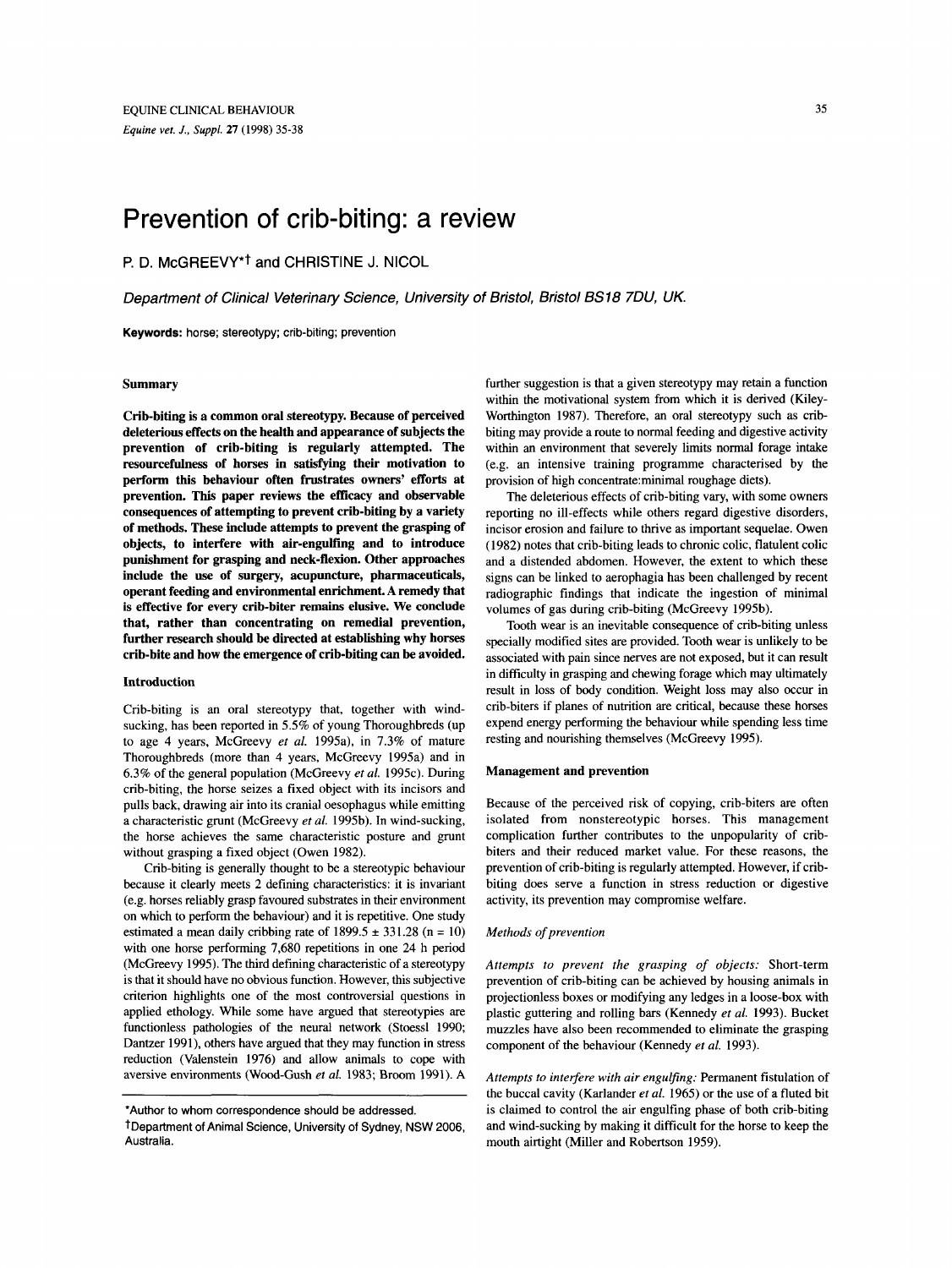*Attempts to punish grasping:* The use of proprietary electric fencing inside stables is a common deterrent to crib-biting. It is arranged on all ledges in the same way that taste deterrents are applied (Houpt and McDonnell 1993). The list of taste deterrents for horses is exhaustive and ranges from sheepskin (Magner 1903) to asafoetida (Leeney 1929) and creosote (Miller and Robertson 1959). Meanwhile, filing of the incisor teeth, metal inserts between them (Magner 1903) or others that impinge on the palate (Owen 1982) have been described as means of making the grasping of fixed objects unpleasant.

Commercially available electronic dog training collars can be adapted to fit the equine neck and can be remotely controlled so that the horse does not associate punishment with human presence (Houpt and McDonnell 1993). The principles of learning theory suggest that the use of dummy collars before and after aversion training of this sort may help to prevent the association of punishment with the collar itself (F. Odberg, personal communication).

It is reported that, by applying an electric shock after the horse has grasped but before it has engulfed air, punishment and therefore extinction of grasping, rather than simple avoidance, may be achieved (Baker and Kear-Colwell 1974). The dose of shock is important here since learning may not occur above an optimal level of arousal (Lieberman 1993).

*Attempts to punish neck-flexion:* Because both crib-biting and wind-sucking are accompanied by characteristic flexion of the horse's neck, they can be discouraged by the application of a cribbing collar (Hayes 1968) which is the most common means of short term prevention. This device is a simple leather strap incorporating a galvanised, hinged arc that accommodates the trachea and allows normal breathing despite the collar being tightened to the point where neck flexing and/or the engulfing of air are not performed. Since the terminal grunting in this oral based stereotypy is known to involve distension of the cranial oesophagus (McGreevy *et ul.* 1995b), it is possible that the presence of a constriction in this site may not only make cribbiting uncomfortable but that it may also make it less easy to consummate. Modifications of the collar include the use of leather spurs and metal spikes to heighten the discomfort applied when the horse flexes its neck (Owen 1982).

*Surgery:* Attempts at long term prevention by surgical intervention involve the excision of many combinations of different muscles and/or nerves of the ventral neck (Forsell 1929; Hamm 1977; Hakansson *et al.* 1992). Palatoschisis has been also described as a surgical approach to crib-biting (Smith 1924).

*Acupuncture:* Some success has also been claimed for the use of acupuncture in the treatment of crib-biters (Kuusaari 1983) and investigations into the use of ear staples to stimulate acupuncture points are proceeding (S. McDonnell, personal communication).

*Pharmaceuticals:* Sustainable pharmacological approaches to equine stereotypies are under investigation e.g. opioid antagonists (Dodman *et al.* 1987) but it has yet to be established whether these work by making the behaviours less rewarding or by eliminating the frustrating effects of the environment.

*Operant feeding:* Operant demand systems, using oral movements, for food rewards have been investigated as an approach to crib-biting prevention (Houpt 1982; Winskill *et al.*  1996). Working from the premise that this behaviour has its origin in frustration arising from low arousal environments,

these devices can be employed to deliver small aliquots of the horse's daily ration only when the horse has activated a trigger or moved a food cube several times. Therefore, the horse's timebudget can be replenished with behaviours that are neither stereotypic nor deleterious to its health.

*Grazing:* Giving the horse greater time in paddocks with *ad libitum* forage and social contact with conspecifics is widely acknowledged as the most successful means of reducing the frequency of crib-biting. Although there is no direct evidence that this is the case, these management factors are associated with a lower prevalence of abnormal behaviour in young Thoroughbreds (McGreevy *et al.* 1995a).

#### *EfJicacy of prevention*

Reports of the success of the buccostomy and fluted bit are controversial since the mouth remains open during crib-biting and, therefore, it would appear that consummation of the behaviour does not rely on a sealed buccal cavity. Furthermore, it has been suggested that oral structures are not critical to the air-engulfing phase of the behaviour.

Despite promising early reports, follow-up studies in 60 cases of aversion therapy using electric shock collars indicated that only 9 'cures' were effected and of these 3 required reinforcement therapy after 9 months (Owen 1982). One problem with the technique may be that the horse may not cribbite for a long period after the first shock. Considerable patience and constant observation may be required for the trainer to maintain the contingency between crib-biting and punishment.

Anecdotal reports, of horses showing the behaviour after up to 3 years in projectionless boxes (Hayes 1968), suggest that, once acquired, the behaviour is extremely persistent and can occur in environments very different from those in which it arose. This observation supports the idea that stereotypic behaviours become emancipated or detached from their initiating causes (Kiley-Worthington 1987; Mason 1993).

The success claimed for myectomy diverges between authors, Forsell (1924) quoting success rates of 100-60% and more recently, (Hermans 1973) a 53% 'cure' rate. Similar discrepancies arise for neurectomy, Monin (1982) and Fraufelder (1981) citing success rates of 60% while Firth (1980) and Owen *et al.* (1980) cite complete failure. It has been suggested that confusion in terminology, differing criteria of success, follow-up periods and post operative management may have contributed to these divergences (Owen 1982).

Of the surgical cases that show partial rather than complete resolution, grasping is reported to be more persistent than grunting. This supports the findings of McGreevy *et al.* (1995b) which revealed the involvement of the musculature of the ventral neck in the air-engulfing process that accompanies the characteristic grunt.

Transient elimination of crib-biting was reported in 100% of subjects treated with either naloxone, nalmefene or diprenorphine (Dodman *et al.* 1987). Crib-biting was prevented for up to a week by continuous infusion of *5* to **10** mg nalmefeneh (Dodman *et al.* 1987).

Data on the efficacy of acupuncture and operant feeding devices are extremely limited.

#### *Physical consequences of prevention*

Often horses adapt to the constriction of the collars which are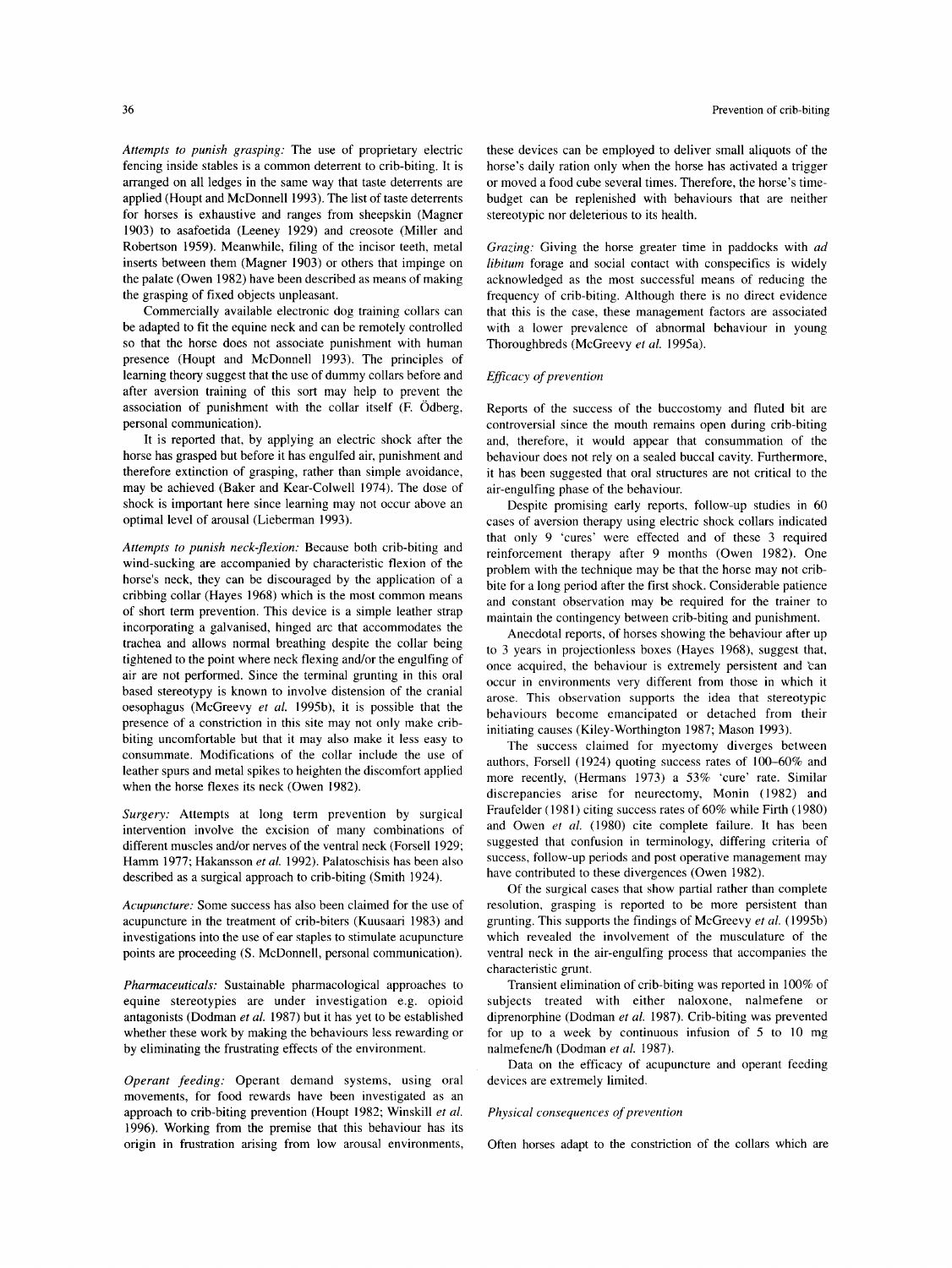subsequently tightened, occasionally to the extent that **skin** trauma is apparent (Hachten 1995). Combinations of straps that can be tightened around different parts of the cranial **neck** have been advocated to reduce tissue damage at the poll (Hachten 1995).

Surgical approaches to crib-biting, especially myectomies, bring the likelihood of disfigurement which is particularly unwelcome in the case of show horses. Buccostomy wounds, on the other hand, regularly heal over.

The greatest impediment to the development of commercial forms of pharmaceutical cures appears to be the short half-life of their active ingredients (Dodman *et al.* 1987). Because the need for daily injections makes certain opioid antagonists unacceptable to many owners, the development of subcutaneous depot preparations would be a logical research pursuit.

#### *Behavioural consequences of prevention*

Any of the methods of prevention or punishment described may increase stress. It is possible that elimination of one stereotypy may precipitate the emergence of a modified or alternative stereotypy. For instance, thwarted horses occasionally develop the ability to crib-bite **on** their own limbs or conspecifics' bodies (Hayes 1968; Boyd 1986). Alternatively, crib-biters prevented from grasping may begin to wind-suck (Sambraus and Rappold 1991).

Muzzles may impair the ability of the horse to prehend food and may interfere with diurnal ingestive rhythms. Similarly, devices that deliver dental and palatal pain may interfere with the horse's ingestive behaviour and result in a failure to thrive. While horses rapidly leam to eat with bits in their mouths, the presence of a permanent fistula is sometimes associated with transient drinking difficulties and the more persistent effusion of ingesta (Owen 1982).

The extent to which unpleasant substrate-covers and aversion therapy increase arousal in horses has not been determined. It is possible that these approaches to crib-biting prevention may precipitate unwelcome behavioural side-effects e.g. horses in electrified stables may exhibit greater reactivity. Affected horses may be unable to groom themselves on projections in the box and therefore their welfare may be further compromised.

Operant demand devices rely on pelleted forms of food and therefore may fail to provide the level of oral stimulation that horses have evolved to require (Toates 1981; McGreevy *et al.* 1995b).

Lastly, if they are used as a palliative to the effects of poor management, psychoactive pharmaceuticals may be contraindicated on welfare grounds (Houpt 1995).

#### **Conclusions**

The need to prevent crib-biting, for aesthetic and occasional health reasons, has prompted a search for a permanent cure. A remedy that is effective for every crib-biter remains elusive. The resourcefulness of horses in satisfying their motivation to perform this behaviour seems to overwhelm man's ability to prevent established forms of the behaviour. This suggests that, rather than concentrating on remedial prevention, research should be directed at,establishing why horses crib-bite and how the emergence of crib-biting can be avoided.

#### **References**

Baker, G.J. and Kear-Colwell, **I.** (1974) Aerophagia (windsucking) and aversion

therapy in the horse. *Proc. Am. Ass. equine Pracfnrs.* 20, 127-130

- *Pracf.* 2, 653-663. Boyd, L.E. (1986) Behaviour problems of Equids in zoos. *Vet Clin. N. Am.: Equine*
- 4 167.41 75. Broom, D.M. (1991) Animal welfare: concepts and measurements. *J. anim. Sci.* 69,

Dantzer, R.R. (1991) Stress, stereotypies and welfare. *Behav.* Processes 25,95-102.

- Dodman, N.H., Shuster, L., Court, M.H. and Dixon, R. (1987) Investigation into the use of narcotic antagonists in the treatment of a stereotypic behaviour pattern (crib-biting) in the horse. *Am. J. vet. Res.* **48,** 311-319.
- Firth, E.C. (1980) Bilateral ventral accessory neurectomy in windsucking horses. *Vet.* Rec. **106,** 30-32.
- Forsell, *G.* (1929) Kopen, chirurgische Behandlung. Stang-Wirth. *Tierhelk. Tierzucht* **6,** 283-287.
- Fraufelder, H. (1981) Treatment of crib-biting: A surgical approach in the standing horse. *Equine vet. J.* 13, 62-63.
- Hachten, W. (1995) Cribbing treatment. *The Equine Afhlete* **8,** 20-21
- Hakansson, A,, Franzen, P. and Petersson, H. (1992) Comparison of two surgical methods for treatment of crib-biting in horses. *Equine vet. J.* 24, 494-496.
- Hamm, D. (1977) A new surgical procedure to control crib-biting. *Pmc. Am. Ass. equine Practnrs.* 23, 301-302.
- Hayes, M.H. (1968) *Veterinary Nofes* for *Horse-Owners,* 16th edn. Stanley Paul, London. pp 147.149.
- Hermans, W.A. (1973) **Kribbehijten-luchtzuigen.** *Tijdschrij? Diergeneesk* **98,** 22, 132-1 137.
- Houpt, K.A. (1982) Oral vices of horses. *Equine Pruct.* **4,** 16-25.
- Houpt, K.A. (1995) New perspectives on equine stereotypic hehaviour. *Equine vef. J.* **27,** 82-83.
- Houpt, K.A. and McDonnell, S.M. (1993) Equine stereotypies. *Comp. cont. Educ. pract. Vet.* **15,** 1265-1272.
- Karlander, S., Mansson, **1.** and Tufvesson, *G.* (1965) Buccostomy as a method of treatment for aerophagia (wind-sucking) in the horse. *Nordisk vet. Med.* **17,**  455-458.
- Kennedy, J.S., Schwabe, A.E. and Broom, D.M. (1993) Crib-biting and windsucking stereotypies in the horse. *Equine vet. Educ. 5,* 142-147.
- Kiley-Worthington, M. (1987) *The Behaviour of Horses: In Relation fo Management and Training.* J.A. Allen, London. pp 125-128.
- Kuusaari, **J.** (1983) Acupuncture treatment of aerophagia in horses. *Am. J. Acupunct.* **11,** 363-370.
- Leeney, H. (1929) *Home Doctoring of Animals.* Macdonald and Martin, London.
- Lieberman, D.A. (1993) *Learning: Behaviour and Cognition.* Brooks/Cole Publishing Company, Pacific Grove, California.
- McGreevy, P.D. (1995) *The Functional Significance of Stereotypies in the Stabled Horse.* PhD Thesis, University of Bristol.
- McGreevy, P.D., Cripps, P.J., French, N.P., Green, L.E. and Nicol, C.J. (1995a) Management factors associated with stereotypic and redirected behaviour in the Thoroughbred horse. *Equine vet. J.* 27, 86-91.
- McCreevy, P.D., Richardson, J.D., Nicol, C.J. and Lane, J.G. (1995b) A radiographic and endoscopic study of horses performing an oral stereotypy. *Equine vet. J.* 27, 92-95.
- McGreevy, P.D., French, N.P. and Nicol, C.J. (1995c) The prevalence of abnormal hehaviours in dressage, eventing and endurance horses in relation to stabling. Vet. Rec. **137,** 36-37.
- Magner, D. ( 1903) *Magner* 's *Standard Horse and Stock Book.* Saalfield, New York.
- Mason, G.J. (1993) Forms of stereotypic behaviour. In: *Stereotypic Animal Behaviour; Fundamentals and Applications to Welfare.* Eds: A.B. Lawrence and J. Rushen. CAB International, London.
- Miller, W.C. and Robertson, E.D.S. (1959) *Practical Animal Husbandry,* 7th edn. Oliver and Boyd, Edinburgh. p 145.
- Monin, T. (1982) Surgical management of crib-biting in the horse. *Comp. conf. Educ. pract. Vet.* **4,** 69-72.
- Owen, R.R. (1982) Crib-biting and wind-sucking that equine enigma. *The Veterinary Annual.* Ed: C.S.G. Hill and F.W.G. Grunsell. Wright Scientific Publications, Bristol. pp 156-168.
- Owen, R.R., McKeating **EJ.** and Jagger, D.W. (1980) Neurectomy in wind-sucking horses. Vet. Rec. **106,** 134-135.
- Sambraus, H.H and Rappold, D. (1991) Crib-biting and wind-sucking in horses. *Pferdeheilkunde* 7, 211-216.
- Smith, F. (1924) An attempt to deal with "windsucking" by a surgical interference. *Vet. J. 80,* 238-240.